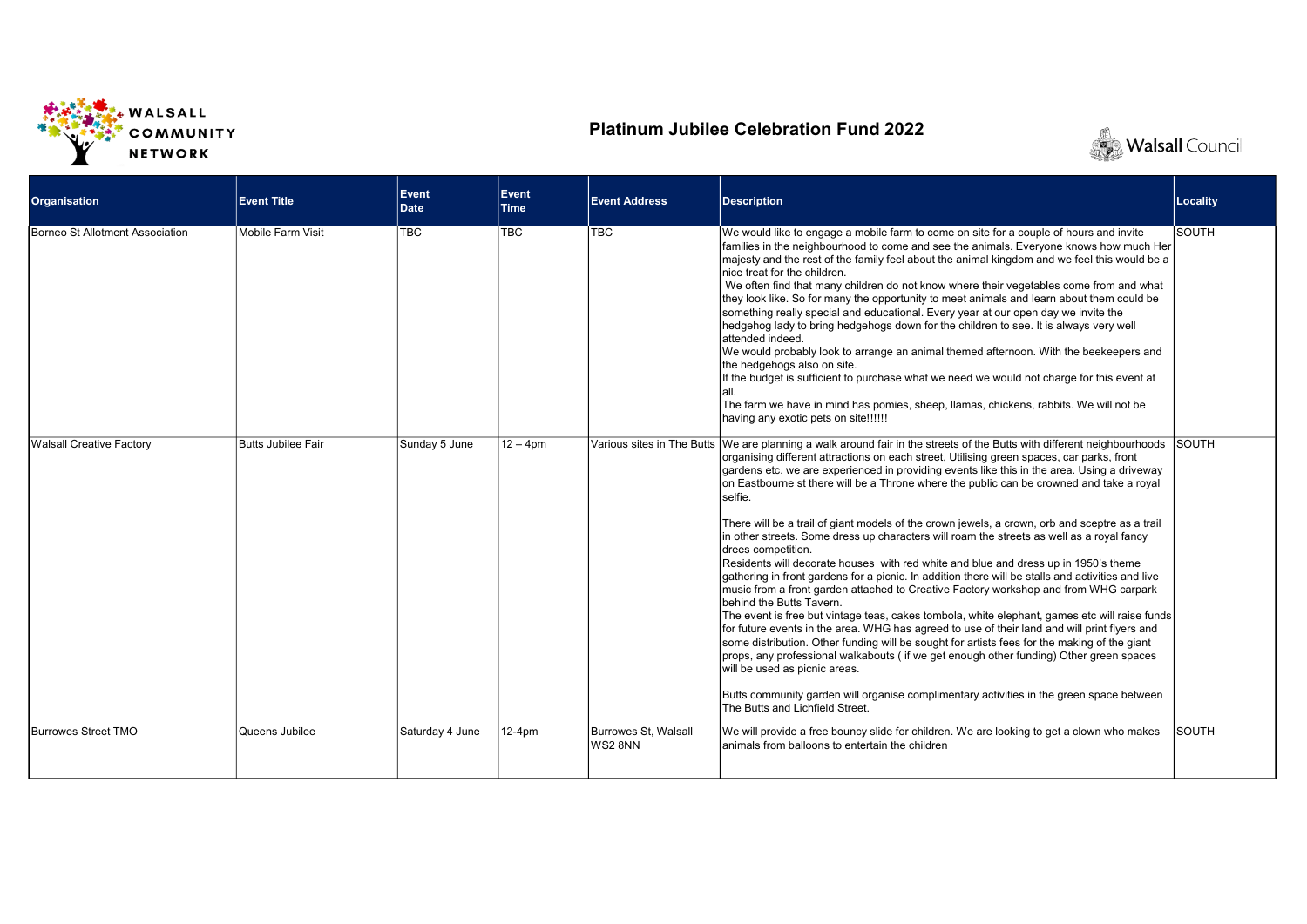| Aaina Community Hub                                    | Jubilee Picnic/sports day fun in Thursday 19th May 11.00 - 3.00pm<br>the Park for Women | 2022                                       |              | Palfrey Park                        | Aaina will organise a drop in picnic in the park and sports day for women of all ages living in SOUTH<br>the locality. The event will take place in Palfrey Park which is walking distance, popular and<br>safe. Aaina will organise refreshments, fun sports challenges that women of all ages and<br>abilities can get involved in.<br>Women will be have access to resources to make Jubiliee bunting and flags that they can<br>use for the Jubilee weekend.<br>Staff and volunteers will set up the activities at the park and organise fun sports challenges<br>such as spoon and egg race, bean bag race, badminton and rounder's competitions for all<br>ages so that they can participate and win a medal.<br>The activities will be open to all women in the locality and service users. We anticipate<br>around 100 plus women joining in on the day.                                                                      |              |
|--------------------------------------------------------|-----------------------------------------------------------------------------------------|--------------------------------------------|--------------|-------------------------------------|---------------------------------------------------------------------------------------------------------------------------------------------------------------------------------------------------------------------------------------------------------------------------------------------------------------------------------------------------------------------------------------------------------------------------------------------------------------------------------------------------------------------------------------------------------------------------------------------------------------------------------------------------------------------------------------------------------------------------------------------------------------------------------------------------------------------------------------------------------------------------------------------------------------------------------------|--------------|
| St. Matthew's Anglican Church                          | St. Matthew's Big Jubilee Picnic Sunday 5 June                                          |                                            | 1pm-5pm      | St Matthew's Cl. Walsall<br>WS13DG  | This event will be open to the public and without admission cost.<br>We hope to host a community picnic in collaboration with Blue Coats Academy and Blue<br>Coats Federation schools. This event will be an "As One" event, encouraging community<br>cohesion and collaboration.<br>As part of this event we have organised poetry workshops within the Blue Coat schools and<br>will be holding a small awards ceremony for poetry produced by students across a range of<br>age categories. The school's will also be putting on some small performances. The event<br>will be opened by the mayor.                                                                                                                                                                                                                                                                                                                                | <b>SOUTH</b> |
| Sewa Kitchen                                           | Queens Platinum Jubilee<br>together at Walsall                                          | between Saturday<br>28th May - 5th<br>June |              | Walsall WS1, WS2                    | Sewa Kitchen – Walsall currently support 75 people on a weekly basis, people are a mixture SOUTH<br>of homeless/ temporary housed, elderly and families in need. Our activity will be to distribute<br>Sewa Queens Platinum Jubilee boxes to these people, as a celebration treat to help<br>celebrate the Jubilee.<br>Each box will contain somosa, spring roll, sandwiches, drink, cake and crisps. Depending<br>on costs we may add extra something for school children we support across 4 different<br>schools                                                                                                                                                                                                                                                                                                                                                                                                                   |              |
| <b>Lower North Street</b>                              | Lower North Street Party                                                                | Friday 3 June 2022 1pm                     |              | 68 Lower North Street               | A communal jubilee party in the neighbourhood. We plan to get a bouncy castle, provide<br>BBQ food, host party games, face painting and conduct a variety of raffles. This is an open<br>event and there will be no charge to attend. We will be fundraising for Acorns Hospice<br>Walsall. This will be a special event celebrating the jubilee, bringing the community together<br>and also remembering Isabella Lytlle whos birthday this will fall on. Isabella passed away in<br>2019 at the age of 11 from Neuroblastoma Cancers. Isabella was supported wonderfully<br>from Acorns Hospice                                                                                                                                                                                                                                                                                                                                     | <b>SOUTH</b> |
| Igra Supplementary School & Youth<br><b>IProvision</b> | Jubilee sports day fun in the<br>Park and celebration day                               | Saturday 28th &<br>Sunday 29th May<br>2022 | 11:00-3:00pm | Palfrey Park and Aaina<br>Community | The Charity will organise a weekend of activities linked to the Jubilee celebrations that will<br>commence with the Jubilee sports tournament on Saturday at Palfrey Park. Over 50 children<br>will enjoy a fun filled day of team games, ice- cream, picnic in the park and the opportunity<br>to win medals and trophies and make new friends.<br>On Saturday over 30 children will enjoy a celebration party at the Hub that will include a host<br>of Jubilee related activities that they can take home with them and will enjoy a celebration<br>cake. Igra staff will plan and promote the activities to children in the locality who can register<br>and Participate in the festivities, with the opportunity to take away mementos of the day that<br>they will create in the art workshops.<br>The activities will be open children from diverse backgrounds who live in the locality as well<br>as existing service users. | <b>SOUTH</b> |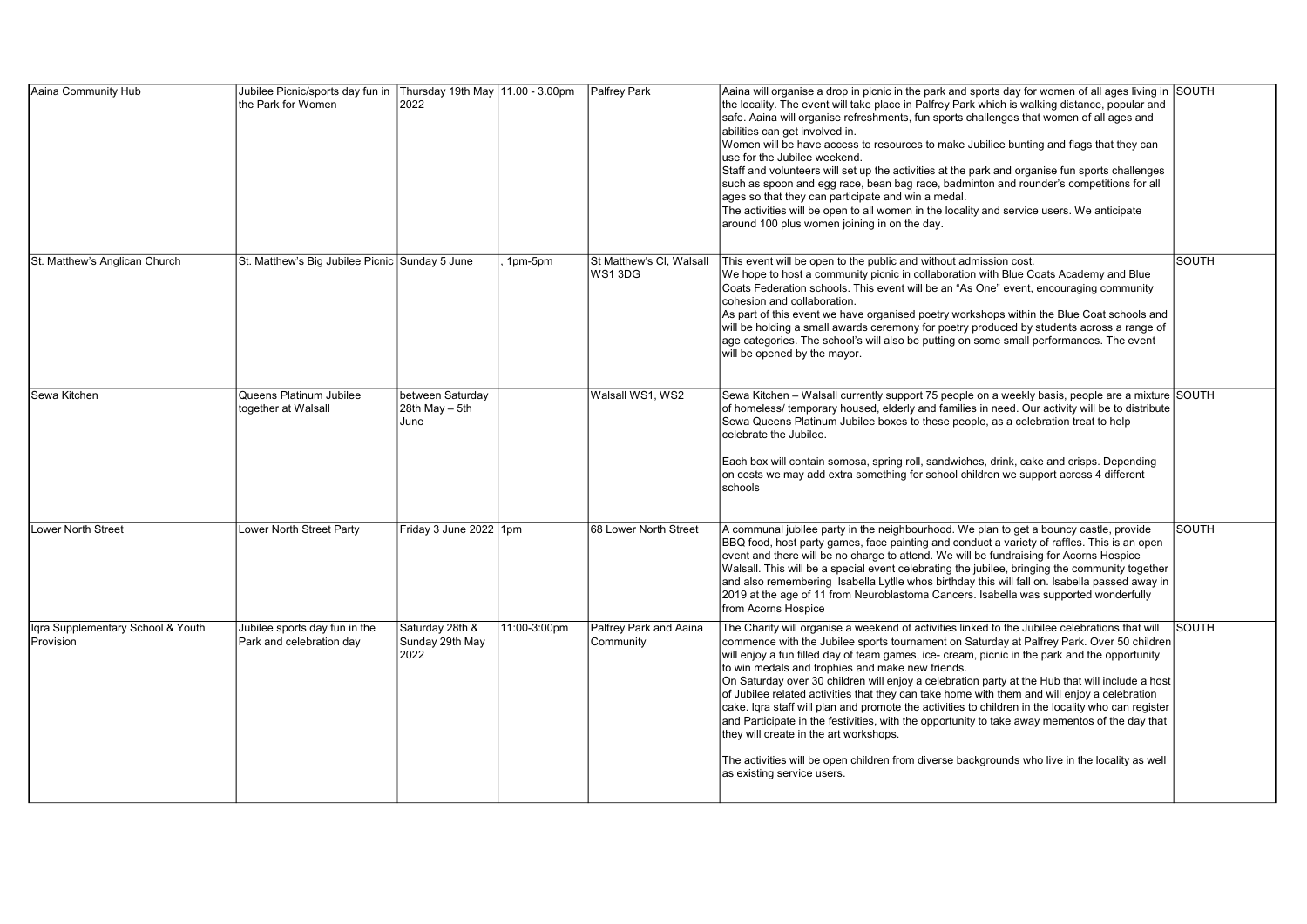| NUURUL HUDA CULTURAL CENTRE   | The Light                               | Sunday 29 May                                                                                                                                  |              | <b>PALFERY COMMUNITY</b><br><b>HUB</b><br>MILTON STREET-<br>WALSALL. WS1 4AL                                                                                                | ORGANISING MULTI CULTURAL EVENT TO CELEBRATE HER EXECELLENCY THE<br><b>QUEEN'S BIRTHDAY</b><br>WE WOULD BE USING THIS OPPORTUNTY TO BRING DIFFERENT COMMUNITIES<br>TOGETHER.<br>WE GOT 90+ KIDS WHICH WE ORGANISE ACTIVITIES EVERY WEEKEND AS THIS<br>WILL GIVE OPPORTUNITY TO CONNECT WITH DIFFERENT COMMUNITIES AND<br><b>TASTE DIFFERENT DISHES</b>                                                                                                                                                                                                                                                                                                                                                                                                                                                                                                                                                                                                                                                                                                                                                                                                                                                                                                                                                                  | SOUTH        |
|-------------------------------|-----------------------------------------|------------------------------------------------------------------------------------------------------------------------------------------------|--------------|-----------------------------------------------------------------------------------------------------------------------------------------------------------------------------|-------------------------------------------------------------------------------------------------------------------------------------------------------------------------------------------------------------------------------------------------------------------------------------------------------------------------------------------------------------------------------------------------------------------------------------------------------------------------------------------------------------------------------------------------------------------------------------------------------------------------------------------------------------------------------------------------------------------------------------------------------------------------------------------------------------------------------------------------------------------------------------------------------------------------------------------------------------------------------------------------------------------------------------------------------------------------------------------------------------------------------------------------------------------------------------------------------------------------------------------------------------------------------------------------------------------------|--------------|
| The Green                     | The Green Street Party                  | Sunday 5th June<br>2022                                                                                                                        | 12pm onwards | Birmingham Road<br>Park Hall<br>Walsall<br>WS53QA                                                                                                                           | This event will take place on the Queen's Platinum Jubilee Central Weekend, to bring the<br>community together for the celebration. It will be held on the Green where there is ample<br>space to hold the event. We will be providing food, drinks and children's activities.<br>There will be no charge for the event.                                                                                                                                                                                                                                                                                                                                                                                                                                                                                                                                                                                                                                                                                                                                                                                                                                                                                                                                                                                                | SOUTH        |
| Ward 2 Walsall Manor Hospital | Platinum Jubilee celebration            | Friday 3 June 2022                                                                                                                             |              | Ward 2 Walsall Manor<br>Hospital                                                                                                                                            | There will be no charge for the event. Ward 2 is a general medicine over 65 year old ward<br>for 34 patients. Patients tend to stay from a few days to a few weeks receiving medical<br>attention. Many of our patients are elderly and would thoroughly enjoy celebrating the<br>Queen's Jubiliee and otherwise unable to attend any celebration at home due to being in<br>hospital. We will organise games, guizzes, food and drinks to enjoy over the afternoon with<br>lots of decorations and photo opportunities. Family members visiting would be free to join in<br>as well as other staff members to drop by.                                                                                                                                                                                                                                                                                                                                                                                                                                                                                                                                                                                                                                                                                                 | <b>SOUTH</b> |
| Midland Mencap                | Queen's Platinum Jubilee Tea<br>Parties | .Walsall Disability<br>Hub-Thursday<br>26th May 10.30-<br>12.30.<br>$WOPP-2$<br>sessions on<br>Wednesday 1st<br>June 10am-12pm<br>and 1pm-3pm. |              | .Walsall Disability Hub,<br>Lichfield st., Walsall,<br>SW1 1TU<br>Walsall Older People's<br>Project (WOPP) at St<br>Martin's Church. 1<br>Daffodil rd., Walsall, WS5<br>3DQ | We want to host 3 tea parties for citizens with learning disabilities and autism and their<br>family carers. The events will be special morning or afternoon tea parties with cakes and<br>refreshments which give people the opportunity to come together to chat and socialise and<br>have fun.<br>We will provide interactive fun and craft activities during the tea parties which people can<br>also take part in to enrich the experience, such as making crown party hats etc. We will<br>incorporate some of the planning decoration making with our citizens during our sessions in<br>the 2 weeks leading up to the parties, such making bunting.<br>People can attend the parties in their normal clothes but they will also be giving the<br>opportunity to dress up smartly or come in fancy dress. There will be a throne- for photo<br>opportunities.<br>This is the first time Midland Mencap have hosted a tea party, we will have music and some<br>fun games and will consult with the citizens to find out what they want.<br>The tea parties would be free to attend. We wish to offer our current members a lovely,<br>meaningful experience but also will advertise to the public so other people with a Learning<br>Disability and their Family Carers can attend. The events will be bookable. | SOUTH        |